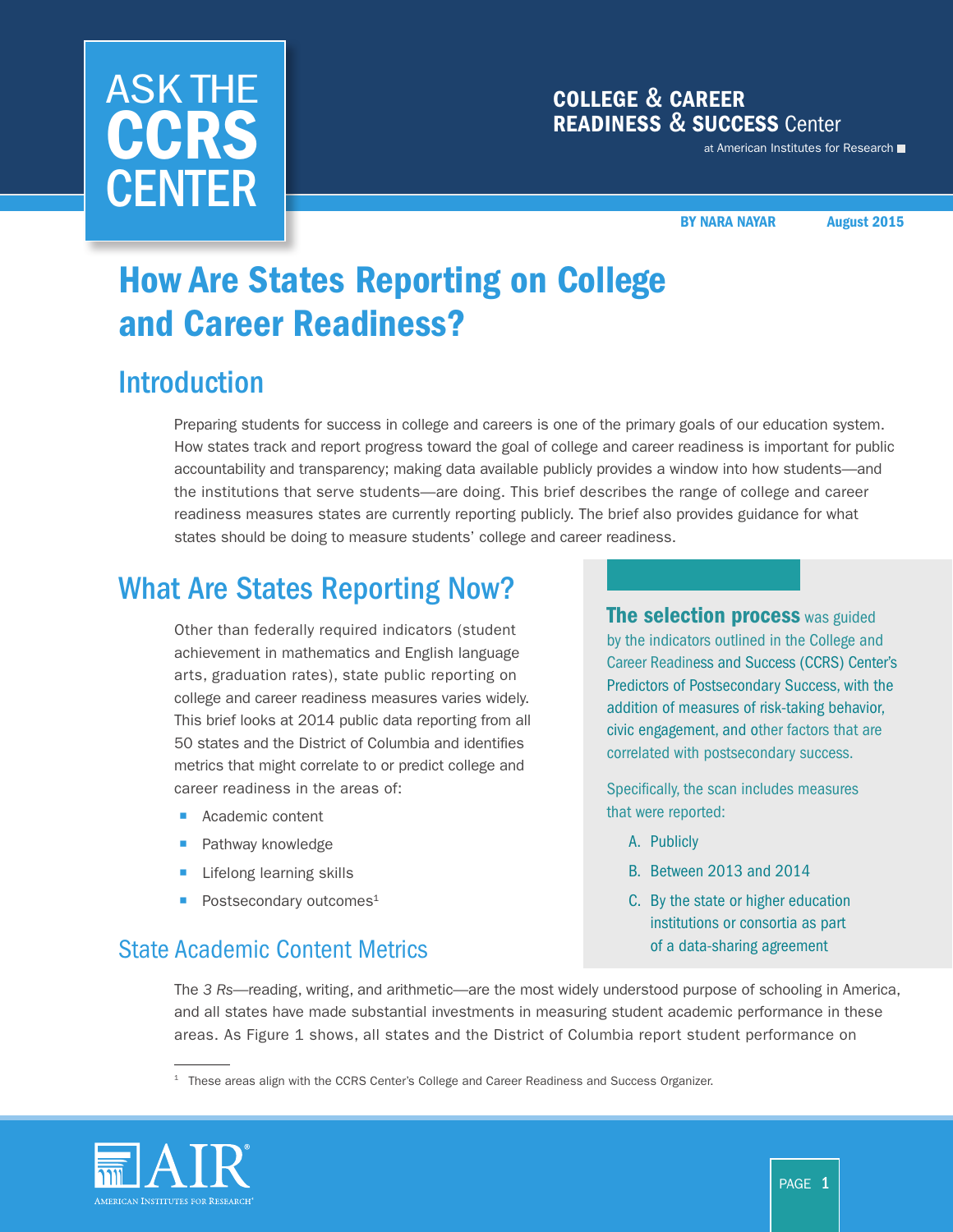

 assessments of mathematics and English language arts (including end-of-course exams and graduation exams). Forty-nine states report student performance on assessments of science. Of those states that report science, 21 states also report performance on assessments of social science.





*Note:* Academic content measures reported above include student performance, by subject, on state assessments, including proficiency exams, end-of-course exams, or graduation exams.

Many states choose to report additional academic content measures. ACT and SAT scores are popular measures, because the tests are widely used and the results are easily accessible.



- 24 states reported student performance on the ACT.
- 17 states reported participation in the ACT.
- 12 states reported on the number or percentage of students meeting ACT benchmarks or specific cutoff scores.



- 21 states reported student performance on the SAT.
- 17 states reported participation in the SAT.
- 6 states reported on the number or percentage of students meeting SAT benchmarks or specific cutoff scores.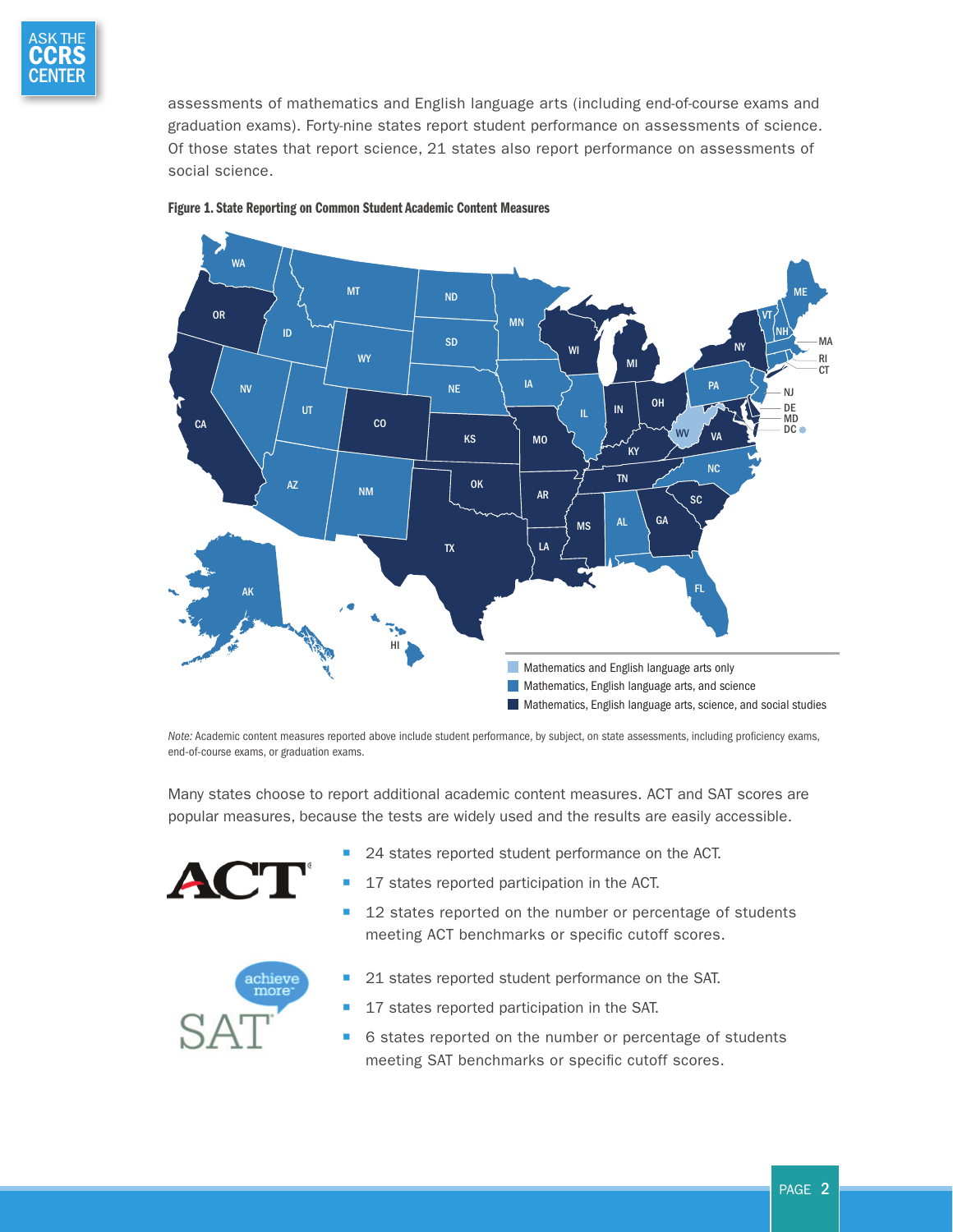

Many states also report information about Advanced Placement (AP) and/or International Baccalaureate (IB) scores. This information is easily accessible, but a report of scores on the exams without a report of the number of students taking the course (or at the very least, the exam) does not convey a true picture of student success.





Beyond standardized exam scores, course taking is another source of information regarding students' college and career readiness.

- **College preparatory coursework.** Fifteen states reported student participation in dual enrollment courses, and five states reported students' completion of a college preparatory course sequence (by the states' respective definitions).
- **T** Art and foreign language coursework. Five states reported students' enrollment and credits in arts or foreign language, which are requirements for college admission in some states.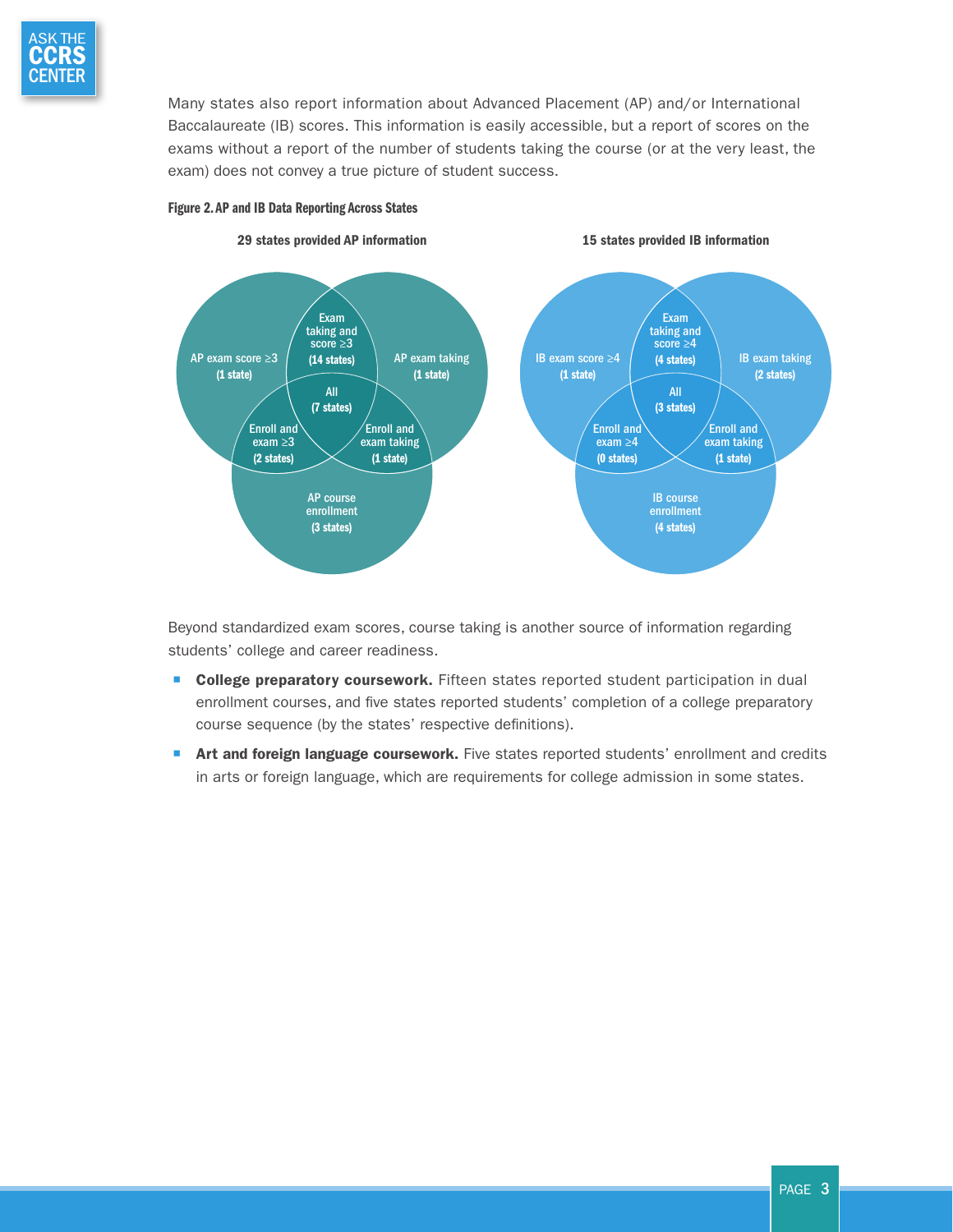

#### State Pathway Knowledge Metrics

Readiness for careers at the end of K–12 education is key for the more than 50 percent of high school graduates who either do not enroll in postsecondary education or who work and attend college at the same time [\(United States Department of Labor, Bureau of Labor Statistics, 2015\)](#page-8-0). As part of federal Carl D. Perkins Career and Technical Education Act reporting, all states are required to collect and report data on students who participate in career and technical education (CTE), as well as data on those students who "concentrate" (take two or more courses in the same CTE pathway). Industry certifications are the most commonly reported non-Perkins measure of workforce readiness. However, as Figure 3 shows, only 34 states currently report any measures of career pathway knowledge—including Perkins or other measures—to the public.







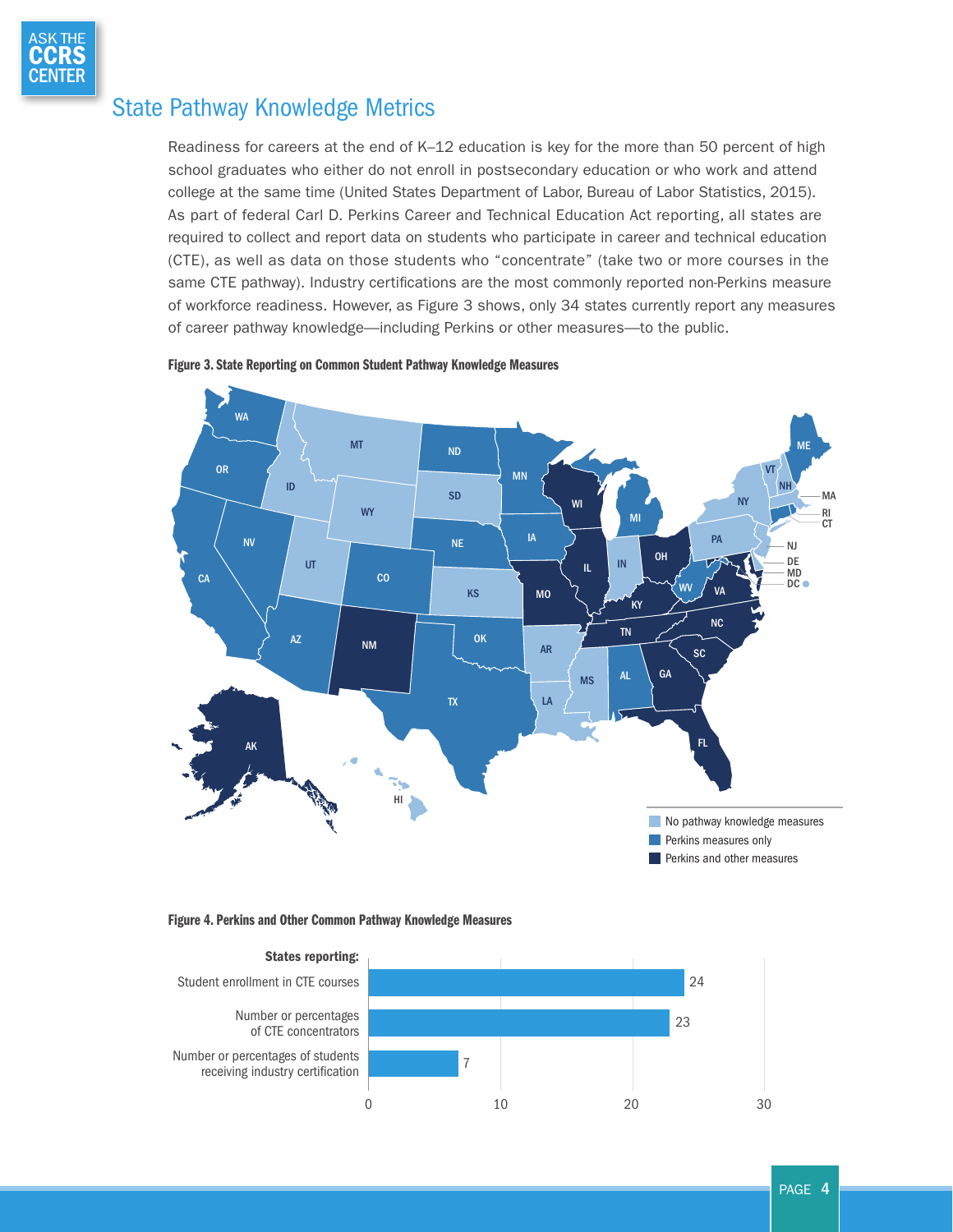

#### **STATE POLICY Examples**

Georgia and Kentucky stand out as examples of states that have made significant efforts to measure and report their students' progress toward career readiness.



Georgia reports career and technical student organization participation; industry credentials; JROTC (Junior Reserve Officer Training Corps) enrollment; CTE-specific dual enrollment; and a number of unique indicators, such as "Grade 5 students with a complete career portfolio" and "middle school students earning a passing score in three career exploratory courses" and "percentage of graduates completing a career-related work-based learning program or capstone program."



Other states with unique indicators include North Carolina, which reports students earning CTE postsecondary credit in high school, and Maryland, which reports work-based learning participation by category (for example, internships, mentorships, service learning, CTE work experience).

### Lifelong Learning Skills

As presented on the CCRS Center's *College and Career Readiness and Success Organizer*, lifelong learning refers to social and emotional skills, higher order thinking skills, employability skills, civic skills, technology skills, and financial literacy. There are a few common measures that states use as proxies for self-management and related lifelong learning skills: attendance or truancy, dropout, discipline, and risk behaviors. These are imperfect and incomplete proxy measures; more complete measures of student progress and success with lifelong learning skills are needed.

Attendance and truancy are predictive of school success and completion, so it is unsurprising that they are commonly reported state measures. As Figure 5 shows, 48 states and the District of Columbia publicly report student attendance, truancy, and/or dropout information, and 33 of those states report other measures as well, primarily discipline measures.

There is still a real need for reliable, valid measures of student skills in the area of lifelong learning, and many states are doing their best to identify and report proxy information.

- **E** Discipline and risk behaviors. Discipline and risk behavior data are negative proxy measures for social-emotional skills. Twenty-five states report discipline information publicly. Seven states report state-level results of the Youth Risk Behaviors Survey, which reports on alcohol/drug use, safer sex practices, physical activity and dietary habits, and behaviors that contribute to violence. Three more states report results of state-specific surveys that cover similar information.
- **Civic involvement.** Hawaii reports student voter registration, and Oklahoma and Alaska indicate the average number of student volunteer hours by school.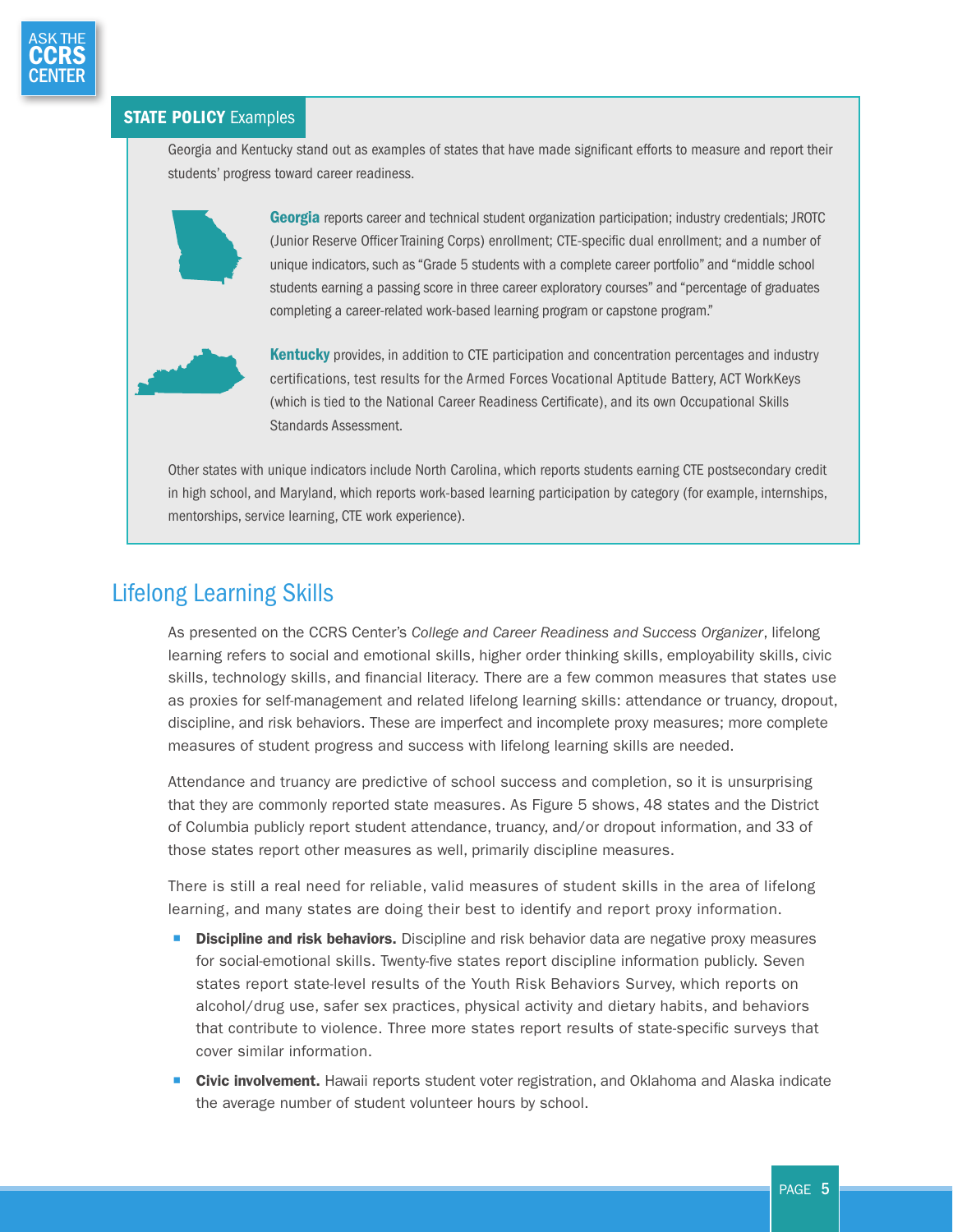

- **Extracurricular activities.** Wisconsin tracks student participation in three types of co-curricular activities (academic, athletic, and music).
- College knowledge. Two states report student survey results that demonstrate "college knowledge."



#### Figure 5. State Reporting on Common Student Lifelong Learning Skill Measures

*Note:* Other measures include discipline and risk behaviors, civic involvement, and extracurricular activities.

#### State Postsecondary Outcome Metrics

One of the best measures for determining college readiness is examining how students fare in college, but states do not all track or report on student postsecondary success. All 50 states and the District of Columbia report graduation and/or completion rates, but only 36 states provide any information about what their K–12 students do after graduation. As Figure 6 shows, 36 states and the District of Columbia report on postsecondary enrollment; of those, 28 states and the District of Columbia also report other measures.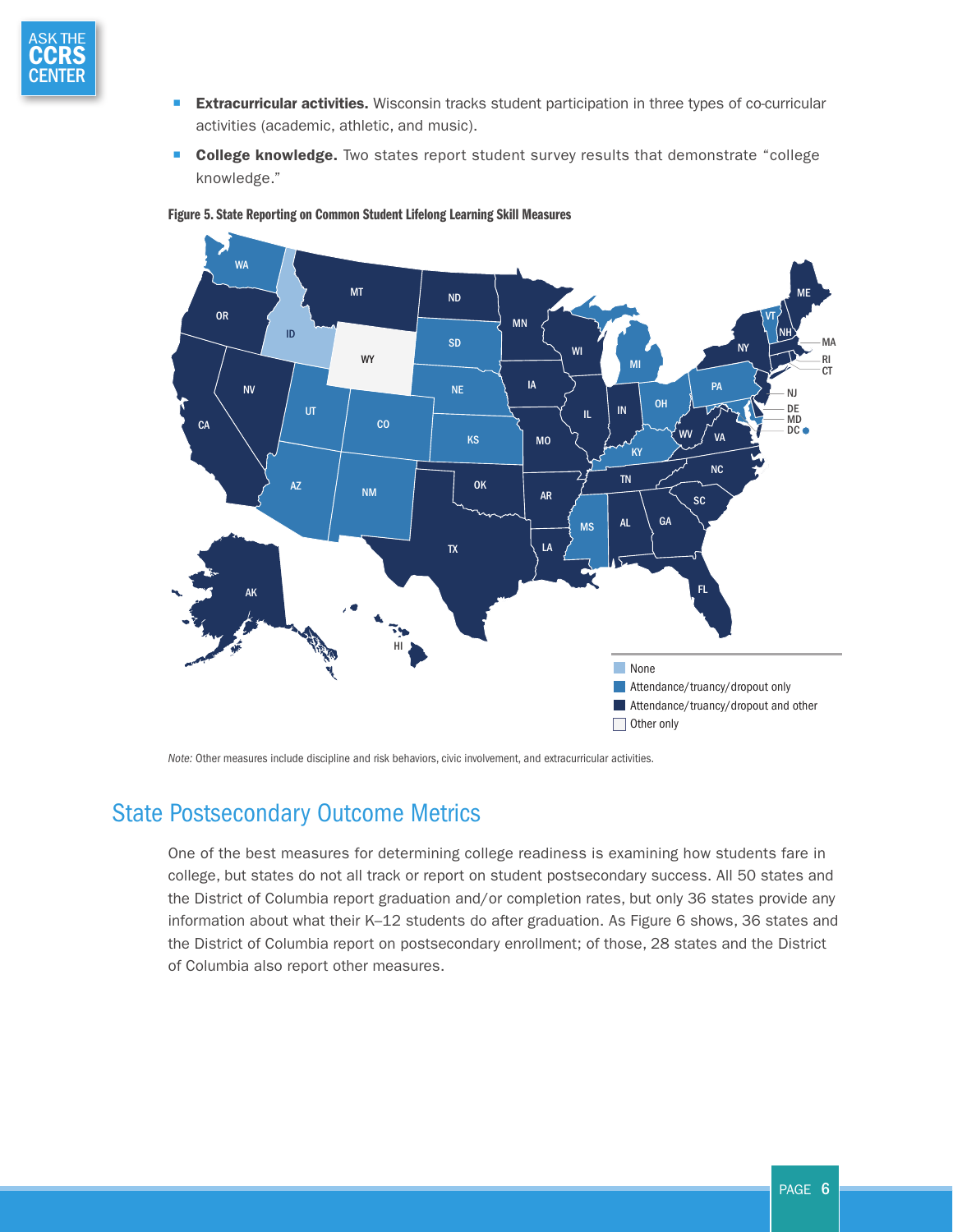



Figure 6. State Reporting on Common Student Postsecondary Outcome Measures

Postsecondary enrollment, performance, and persistence data vary widely, because there are no federal reporting standards or requirements, and each state brokers the state's own agreements between the state and the university systems to determine what will be measured and reported and how. Many states use National Student Clearinghouse information to track postsecondary education performance; this is the most consistent and reliable source but is a fee-based service [\(National Student Clearinghouse, 2015](#page-8-0)). Figure 7 presents some common measures of postsecondary enrollment, performance, persistence, and completion after high school graduation. In addition, 15 states report student participation in dual enrollment—students taking college courses while the students are in high school.



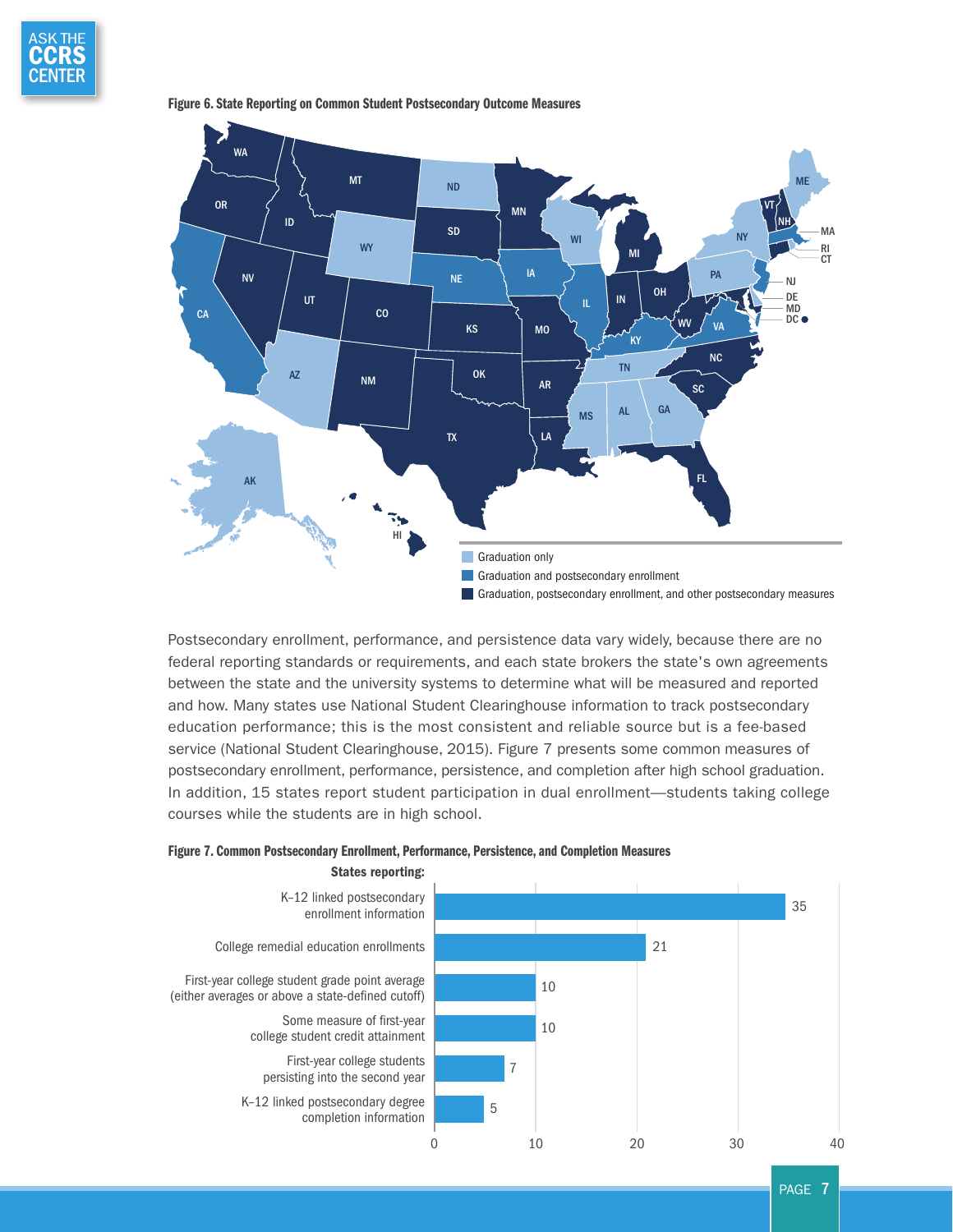

## What Should States Be Doing to Measure Students' College and Career Readiness?

Several clear recommendations emerged from the scan.

Data should be easily accessible. Elimination of data silos within state departments of education is slowly helping easily accessible data become a reality, but there are a few other easy ways to improve public access to most state data reporting:

- Make it easier to *find* the reports (e.g., make better use of metadata, use 301 link redirects to avoid "page not found" errors, and centralize links to data sources from a single webpage).
- Create searchable databases, which are much more transparent for the end user than static and disconnected PDF documents or spreadsheets.

Data should be easily understandable. Create and link to definitions for terms such as *college and career readiness, at risk,* or *on track*. When referring to specific state programs, provide a link to a page that explains the program. Data sources and limitations should be clearly stated (e.g., "college enrollment data include only in-state, public, four-year colleges").

States should increase public reporting of existing data. Most states can make significant improvements simply by reporting the data they already have. Sixteen states and the District of Columbia report no pathway knowledge information to the public, despite reporting the data to the federal government as a requirement of the Perkins act.

States should expand the breadth of data reporting. States should expand the breadth of indicators they report, particularly indicators identified by research as being significant predictors of students' college and career readiness and success:

- **Third-grade literacy**
- Eighth-grade Algebra I completion (and 10th-grade Algebra II completion)
- Successful core course completion in middle school ([Hein, Smerdon, & Samboldt, 2013\)](#page-8-0)

student progress and success. Measure "students enrolled in AP and IB courses," for example, States should increase the depth of reporting on existing measures. For those measures states choose to report, the goal should be to provide the most meaningful information possible about as well as "students scoring at or above benchmark" on the exams. Measure "students earning credit in dual enrollment courses" rather than just "students enrolled in dual enrollment courses." Measure "students requiring remediation" rather than just "students taking remedial courses." Providing data that are disaggregated at the school level rather than the district or state levels also allows for a better picture of student performance.

States should pursue the identification and collection of better measures. States should support districts in understanding multiple ways to assess lifelong learning skills and work with researchers to pilot assessments. The CCRS Center's 2015 report *Lifelong Learning Skills for College and Career Readiness: Considerations for Education Policy* contains several recommendations for states related to identifying, piloting, and verifying assessments of lifelong learning ([McGarrah, 2015\)](#page-8-0).